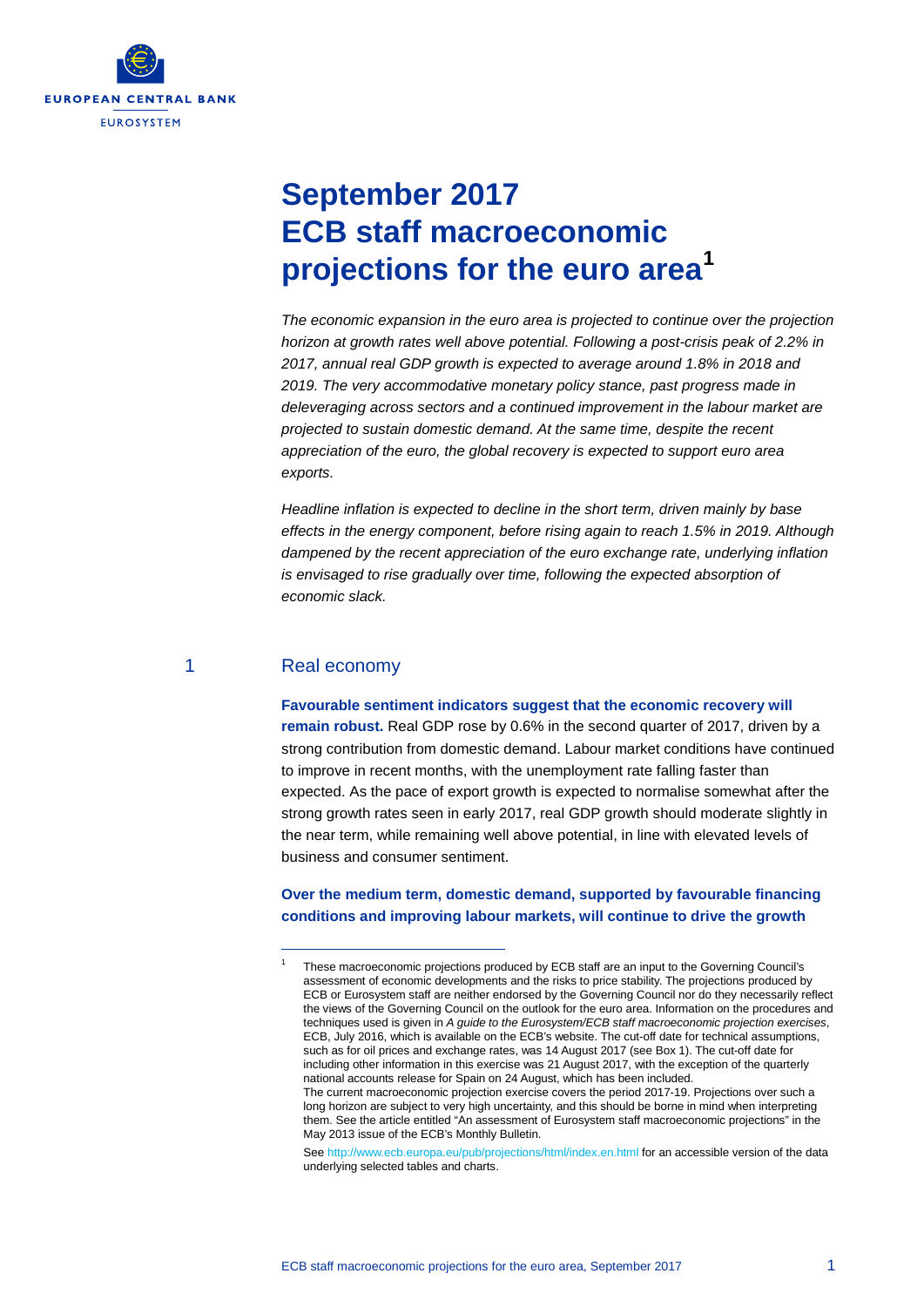**outlook.** Beyond the near term a number of favourable factors are expected to continue to support private consumption and investment expenditure over the projection horizon. The ECB's very accommodative monetary policy stance continues to be transmitted to the economy and expectations of future market interest rates (as embedded in the technical assumptions for this projection exercise) remain low over the horizon. Lending to the private sector continues to expand, spurred by low interest rates and favourable bank lending conditions. Private consumption should benefit from the ongoing improvement in labour market conditions. Business investment will continue to recover, reflecting in part a strengthening of profit mark-ups in the context of lower deleveraging needs and rising demand pressures. Residential investment will be supported by favourable income prospects and financing conditions as well as by low yields on alternative investments. External tailwinds should also support growth, with the strengthening of global economic activity and a corresponding improvement in euro area foreign demand.





1) The ranges shown around the central projections are based on the differences between actual outcomes and previous projections carried out over a number of years. The width of the ranges is twice the average absolute value of these differences. The method used for calculating the ranges, involving a correction for exceptional events, is documented in *New*<br>*procedure for constructing Eurosystem* 2) Working day-adjusted data.

#### **Private consumption is projected to remain robust over the projection horizon.**

The latest indicators of consumer confidence, which remains well above its long-term average, point to resilient consumer spending in the near term, also supported by the ongoing improvements in the labour market. In the medium term private consumption is projected to develop broadly in line with real disposable income growth.

**Nominal disposable income growth is envisaged to strengthen over the projection horizon, although a pick-up in inflation is likely to contain growth in households' real purchasing power.** The contribution from gross wages and salaries to nominal disposable income growth is expected to remain relatively stable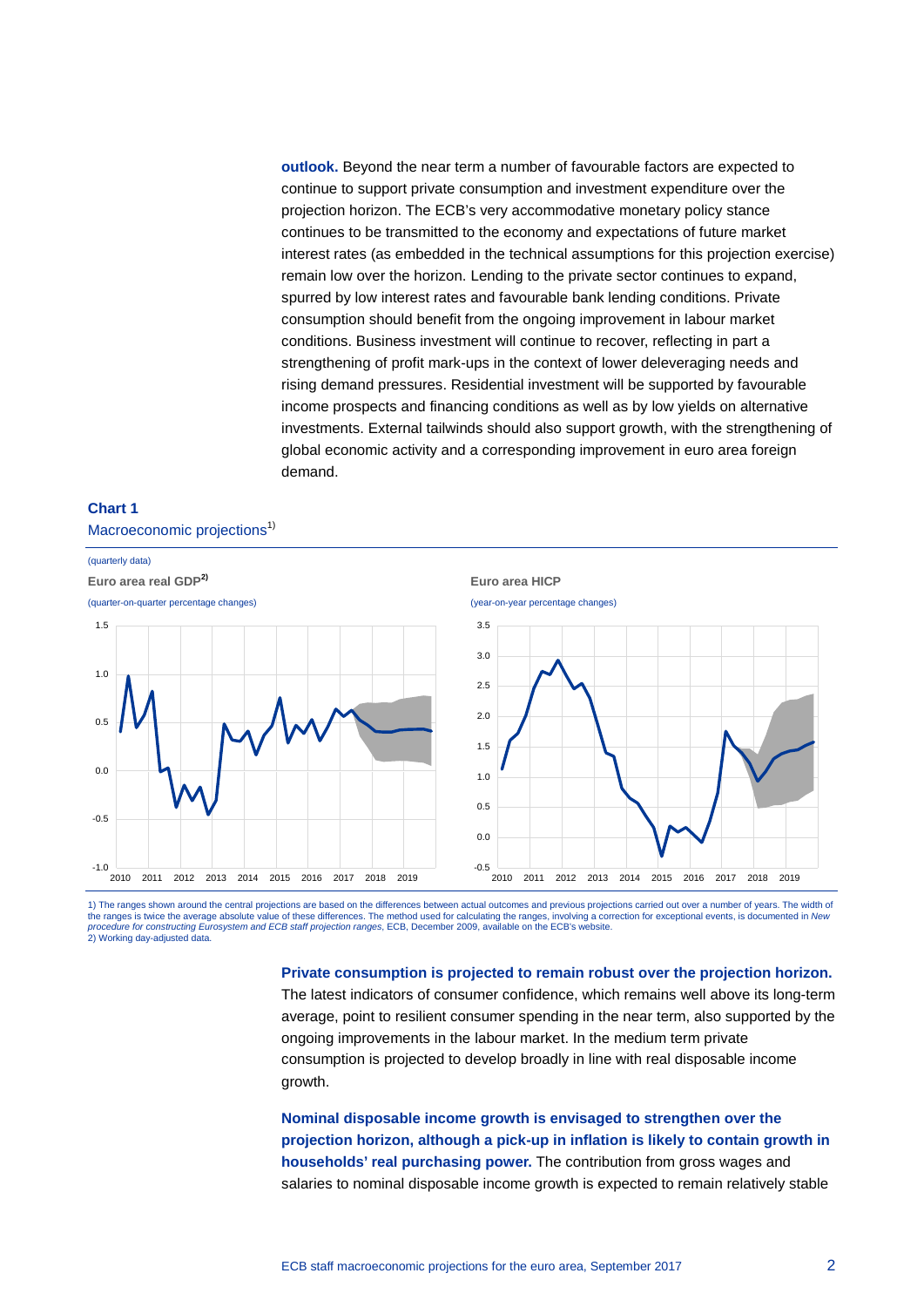over the projection period, as lower employment growth is broadly offset by an increase in the growth rate of compensation per employee. Growth of other personal income is projected to be favourable, reflecting positive profit and property income developments. While real disposable income growth has eased recently, it is expected to strengthen somewhat and remain robust over the projection horizon.

**Private consumption growth should also be supported by improving bank lending conditions, reinforced by the ECB's monetary policy measures, and progress achieved in deleveraging.** While low interest rates have affected both the interest earnings and interest payments of households, they tend to redistribute resources from net savers to net borrowers. As the latter typically have a higher marginal propensity to consume, this redistribution should support aggregate private consumption. In addition, progress achieved in deleveraging should also support consumption.

**The household saving ratio is expected to remain broadly flat over the projection horizon.** This broad stability of the saving ratio at the euro area level masks opposing factors. Downward pressures stem from declining unemployment (implying lower precautionary savings), improving credit conditions and low interest rates, while upward pressures result from remaining needs to reduce gross indebtedness and from consumption smoothing in the context of the cyclical expansion.

#### **Box 1**

Technical assumptions about interest rates, exchange rates and commodity prices

**Compared with the June 2017 projections, the technical assumptions include a significant appreciation of the effective exchange rate of the euro and somewhat lower interest rates.** The technical assumptions about interest rates and commodity prices are based on market expectations, with a cut-off date of 14 August 2017. Short-term rates refer to the three-month EURIBOR, with market expectations derived from futures rates. The methodology gives an average level for these short-term interest rates of -0.3% for 2017, -0.3% for 2018 and -0.1% for 2019. The market expectations for euro area ten-year nominal government bond yields imply an average level of 1.1% in [2](#page-2-0)017, 1.3% in 2018 and 1.6% in 2019.<sup>2</sup> Compared with the June 2017 projections, market expectations for short and long-term interest rates have been revised down by 10-20 basis points.

<span id="page-2-0"></span>As regards commodity prices, on the basis of the path implied by futures markets by taking the average of the two-week period ending on the cut-off date of 14 August, the price of a barrel of Brent crude oil is assumed to increase from USD 44.0 in 2016 to USD 51.8 in 2017, USD 52.6 in 2018 and USD 53.1 in 2019. This path implies that, in comparison with the June 2017 projections, oil prices in US dollars are higher by 0.5% in 2017, by 2.3% in 2018 and by 3.0% in 2019. The

-

The assumption for euro area ten-year nominal government bond yields is based on the weighted average of countries' ten-year benchmark bond yields, weighted by annual GDP figures and extended by the forward path derived from the ECB's euro area all-bonds ten-year par yield, with the initial discrepancy between the two series kept constant over the projection horizon. The spreads between country-specific government bond yields and the corresponding euro area average are assumed to be constant over the projection horizon.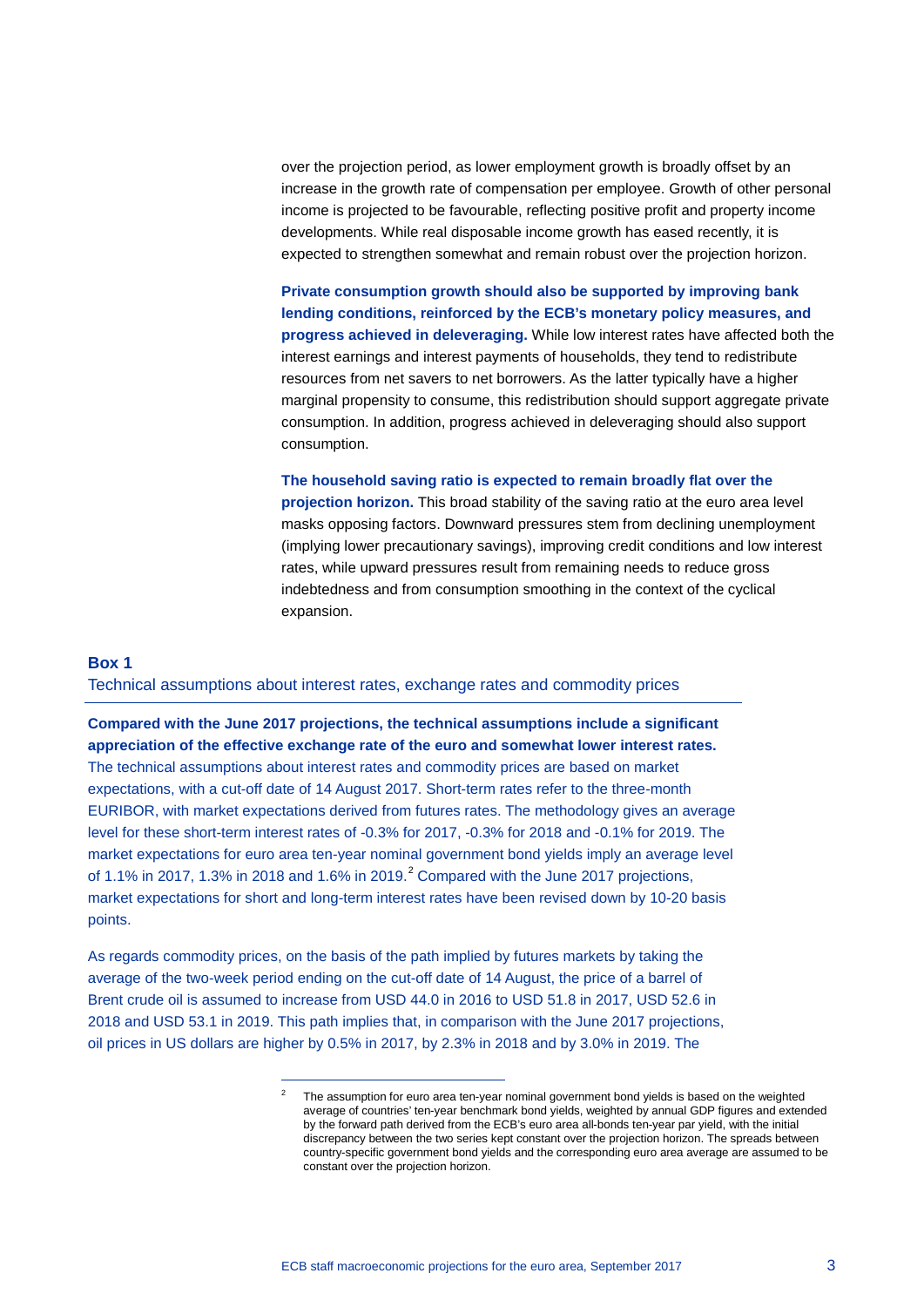prices of non-energy commodities in US dollars are assumed to rise substantially in 2017 and somewhat more moderately beyond.<sup>[3](#page-3-0)</sup>

Bilateral exchange rates are assumed to remain unchanged over the projection horizon at the average levels prevailing in the two-week period ending on the cut-off date of 14 August. This implies an average exchange rate of USD 1.13 per euro in 2017 and of USD 1.18 per euro over 2018-19, compared with USD 1.09 in the June 2017 projections. The effective exchange rate of the euro (against 38 trading partners) is 2.1% higher in 2017 and about 4.4% higher over 2018-19 than assumed in the June 2017 exercise.

#### Technical assumptions

|                                                                            | September 2017 |        |        |        | <b>June 2017</b> |        |        |      |
|----------------------------------------------------------------------------|----------------|--------|--------|--------|------------------|--------|--------|------|
|                                                                            | 2016           | 2017   | 2018   | 2019   | 2016             | 2017   | 2018   | 2019 |
| Three-month EURIBOR<br>(percentage per annum)                              | $-0.3$         | $-0.3$ | $-0.3$ | $-0.1$ | $-0.3$           | $-0.3$ | $-0.2$ | 0.0  |
| Ten-year government bond yields<br>(percentage per annum)                  | 0.8            | 1.1    | 1.3    | 1.6    | 0.8              | 1.2    | 1.5    | 1.8  |
| Oil price (in USD/barrel)                                                  | 44.0           | 51.8   | 52.6   | 53.1   | 44.0             | 51.6   | 51.4   | 51.5 |
| Non-energy commodity prices, in USD<br>(annual percentage change)          | $-3.9$         | 9.0    | 5.4    | 4.2    | $-3.9$           | 6.4    | 2.0    | 4.5  |
| USD/EUR exchange rate                                                      | 1.11           | 1.13   | 1.18   | 1.18   | 1.11             | 1.08   | 1.09   | 1.09 |
| Euro nominal effective exchange rate<br>(EER38) (annual percentage change) | 3.8            | 2.3    | 2.6    | 0.0    | 3.7              | $-0.4$ | 0.3    | 0.0  |

**The recovery in residential investment is expected to continue.** Housing investment has picked up strongly in many euro area countries in recent quarters. This has been supported by favourable financing conditions, portfolio reallocation towards housing in the context of low yields on alternative long-term investment opportunities, and the ongoing labour market improvement. In addition, adjustment processes in the housing markets of most euro area countries appear to have come to an end. The fundamental conditions for a further recovery of residential investment remain in place over the projection horizon. Nonetheless, some loss of momentum is expected, reflecting the mature phase of the housing cycle and the fading impact of incentives in some countries, remaining deleveraging needs in other countries and adverse demographic trends.

**Business investment is projected to continue its recovery over the horizon.** It is expected to be supported by a number of factors: business confidence remains elevated on the back of very favourable production expectations and order books; capacity utilisation has continued to increase above average pre-crisis levels; financing conditions are expected to remain very supportive over the projection horizon; there is a need to modernise the capital stock after several years of subdued investment; and profit mark-ups are expected to increase in the context of an already cash-rich non-financial corporation sector. Moreover, leverage ratios in the non-financial corporation sector have declined in the context of increasing asset

-

<span id="page-3-0"></span><sup>3</sup> Oil and food commodity price assumptions are based on futures prices up to the end of the projection horizon. The prices of other non-energy hard commodities are assumed to follow futures until the third quarter of 2018 and thereafter to evolve in line with global economic activity.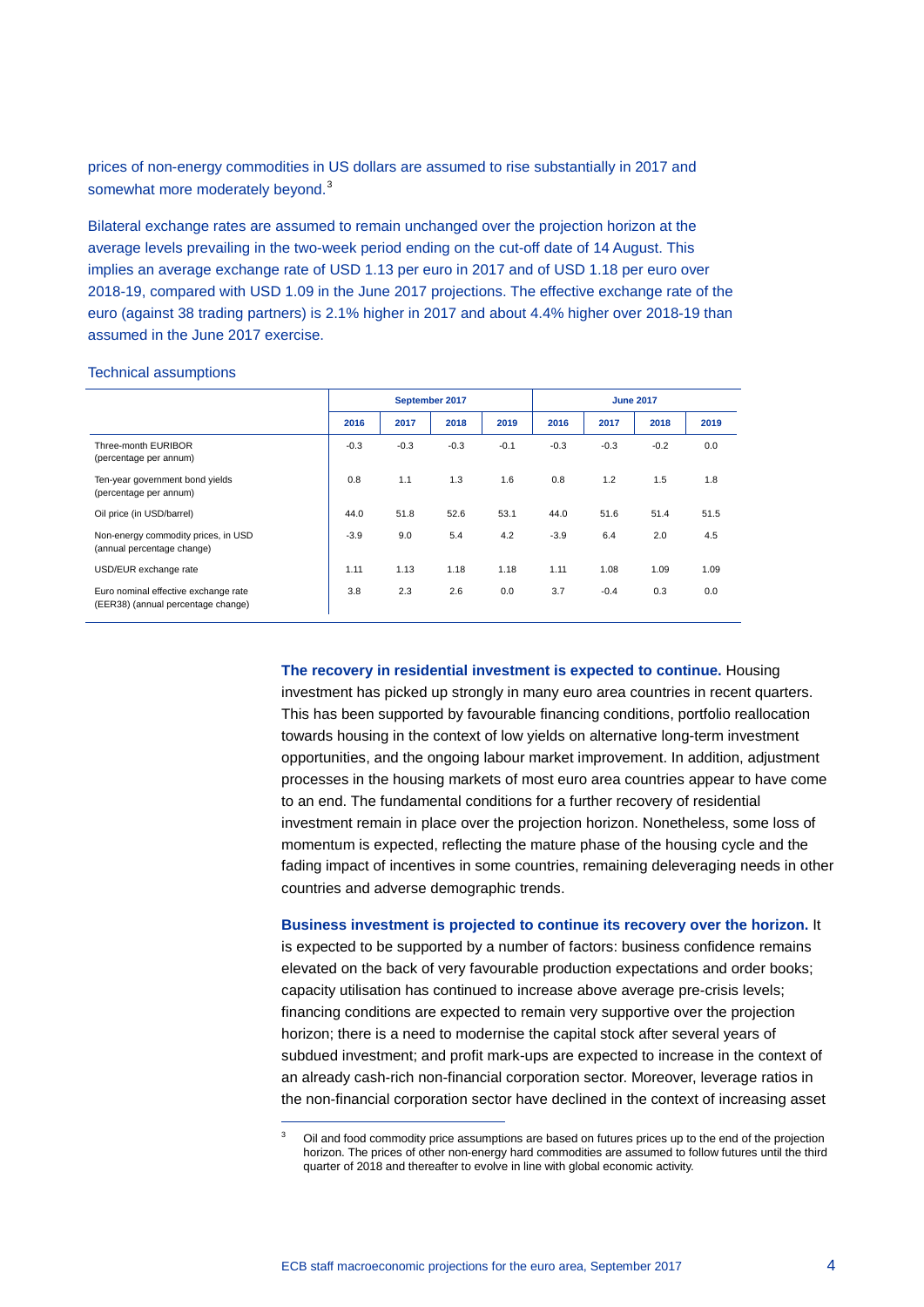prices and moderate debt financing growth across euro area countries. At the same time, some factors are expected to continue to weigh on the outlook for business investment, including expectations of weaker potential output growth and limitations on the intermediation capacity of banks in some countries.

#### **Box 2** The international environment

**The global economy is maintaining a solid pace of expansion.** After a temporary dip in momentum at the start of the year, hard data and surveys point to a rebound in global real GDP growth in the second quarter. Business and consumer confidence indicators suggest that sentiment remains upbeat. Despite a pick-up in long-term bond yields in recent weeks, financial conditions in advanced economies remain supportive, underpinned by accommodative monetary policies. Financial markets in emerging market economies remain resilient and capital flows towards these economies are robust. Looking further ahead, global economic activity is expected to accelerate moderately. The outlook for advanced economies entails a continued cyclical recovery as their output gaps gradually close. Improving activity is underpinned by monetary and fiscal policies, although expectations of a fiscal stimulus in the United States have been revised downwards following a shift in the political debate. Among emerging market economies, growth will remain resilient in commodity importers such as India and China, while activity in commodity exporters is expected to bottom out after deep recessions in these economies. Global activity (excluding the euro area) is projected to expand by 3.7% in 2017 and 3.8% by 2018-19. The pick-up in activity since 2016 largely reflects the progressive easing of the deep recessions in commodity–exporting economies. Compared with the June 2017 projections, global real GDP growth is largely unchanged, with downward revisions for the United States (following revisions in assumptions about future fiscal stimulus) offset by expectations of greater resilience in emerging market economies.

#### The international environment

(annual percentage changes)

|                                                  | September 2017 |      |      |      | <b>June 2017</b> |      |      |      |
|--------------------------------------------------|----------------|------|------|------|------------------|------|------|------|
|                                                  | 2016           | 2017 | 2018 | 2019 | 2016             | 2017 | 2018 | 2019 |
| World (excluding euro area) real GDP             | 3.2            | 3.7  | 3.8  | 3.8  | 3.2              | 3.5  | 3.8  | 3.8  |
| Global (excluding euro area) trade <sup>1)</sup> | 1.1            | 5.3  | 3.8  | 3.8  | 0.9              | 4.4  | 3.8  | 3.9  |
| Euro area foreign demand <sup>2)</sup>           | 1.6            | 4.7  | 3.4  | 3.5  | 1.3              | 3.7  | 3.4  | 3.5  |

1) Calculated as a weighted average of imports. 2) Calculated as a weighted average of imports of euro area trading partners.

**Global trade growth surprised on the upside in early 2017.** Looking ahead, world trade is projected to expand in line with global activity over the medium term. Euro area foreign demand is expected to expand by 4.7% in 2017, 3.4% in 2018 and 3.5% in 2019. Compared with the June 2017 projections, it has been revised upwards by 1.1 percentage points in 2017, mainly reflecting stronger first quarter data.

> **Extra-euro area exports are projected to be dampened by competitiveness losses stemming from the recent appreciation of the euro.** Supported by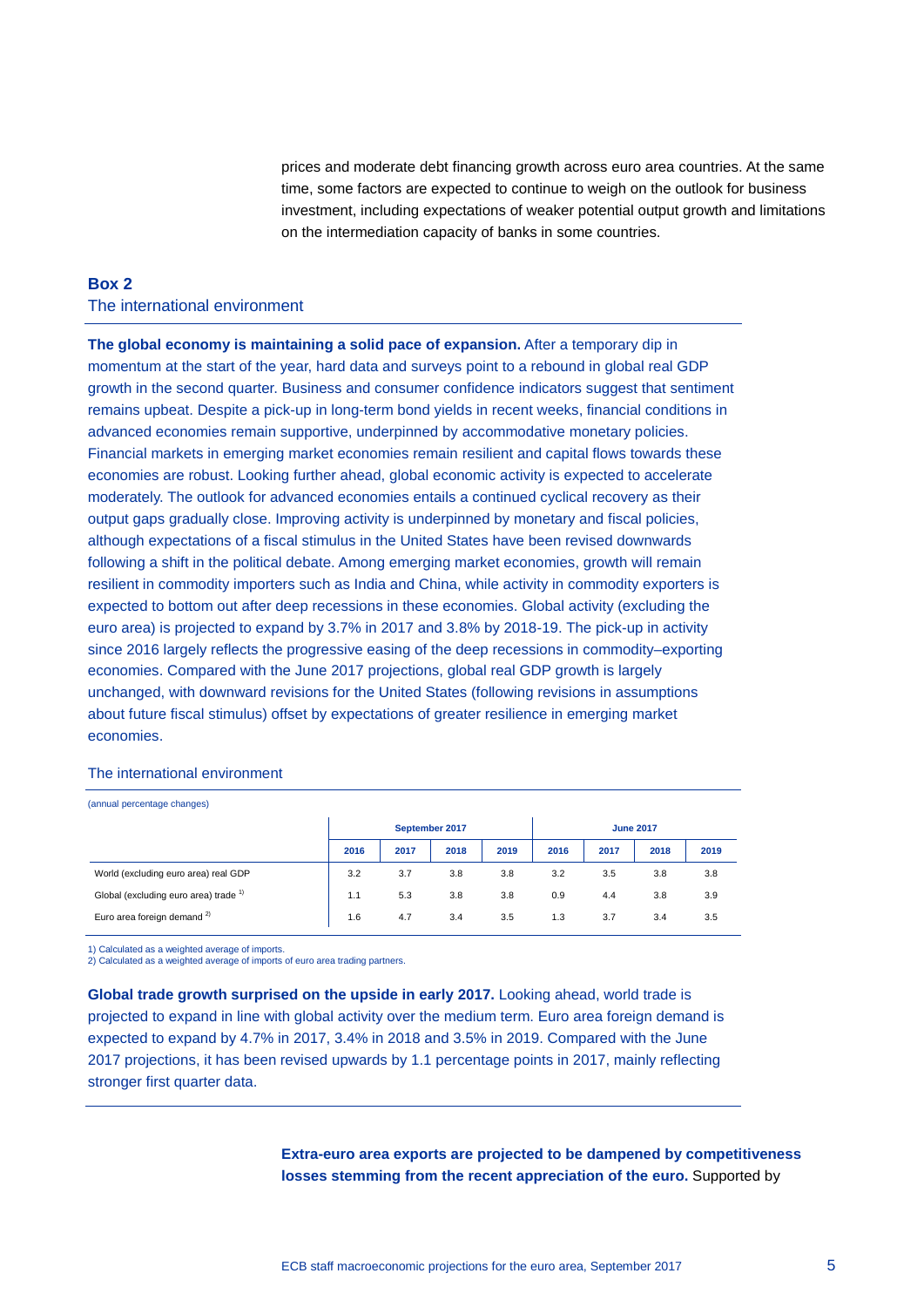buoyant foreign demand as well as by the depreciation of the euro in the second half of 2016 and early 2017, extra-euro area exports grew strongly in the first quarter of 2017. Looking ahead, extra-euro area exports are expected to grow at a robust pace throughout the projection horizon, reflecting solid foreign demand from both advanced and emerging economies. Nevertheless, extra-euro area exports are expected to be negatively affected by the stronger exchange rate of the euro over the projection horizon, resulting in a downward re-assessment of the evolution of export market shares, which are now projected to decline by 1.1 percentage points over the horizon. In contrast to exports, extra-euro area imports are expected to benefit from the slightly more positive domestic demand developments and the stronger euro exchange rate, thus somewhat reducing the overall contribution of net trade to economic growth.

**In an environment of moderate potential growth, the remaining economic slack is expected to be absorbed over the horizon.** In contrast to the relatively buoyant actual real GDP growth, potential output is estimated to expand by slightly above 1% over the projection horizon. The subdued rate of increase of potential output primarily reflects a fairly low contribution from the capital stock following a protracted period of historically low investment. Labour is projected to continue to make a positive contribution to potential growth, primarily related to increasing labour force participation on account of past structural reforms. The contribution from labour will nevertheless remain somewhat below its pre-crisis average in the context of a fading contribution from the working age population. The contribution from total factor productivity is also expected to be slightly below its pre-crisis level.

**The ongoing improvement in labour market conditions is projected to continue over the horizon.** Employment in terms of persons increased by 0.4% in the first quarter of 2017 and is estimated to have grown at a similar pace in the second quarter of 2017. The recent strength in employment growth has been broad-based across countries, but can be partly attributed to favourable temporary factors (such as fiscal stimulus measures in some euro area countries). As the impact of these factors is expected to gradually fade, employment growth is projected to lose some momentum, also reflecting increasing skilled labour supply shortages.

**Reflecting its cyclical pattern, labour productivity growth is expected to strengthen in the medium term.** The increasing utilisation of both capital and labour in the context of diminishing slack, an increase in the number of hours worked per person and some gains in total factor productivity suggest a sustained strengthening of productivity growth.

**The unemployment rate is expected to continue to decline.** The unemployment rate declined to 9.2% in the second quarter of 2017, which is the lowest level observed since March 2009. Looking ahead, the number of unemployed is projected to continue to decline substantially. The unemployment rate is expected to decline to 8.1% in 2019, but to remain above its pre-crisis level (of 7.5% in 2007).

**Compared with the June 2017 projections, real GDP growth has been revised up for 2017 and is broadly unchanged thereafter.** The upward revision for 2017 relates mainly to recent upward surprises in GDP data. More generally, a stronger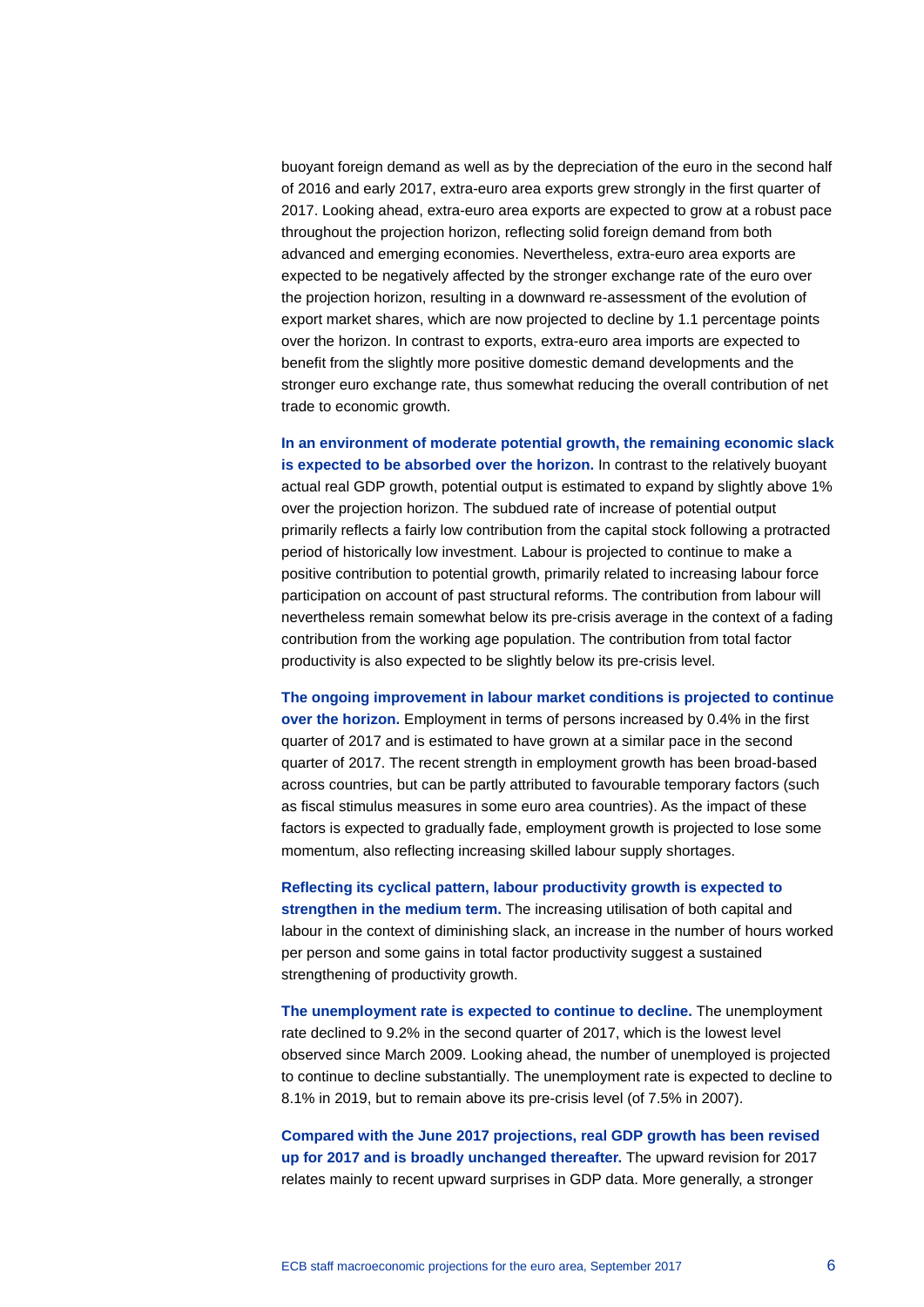domestic demand outlook, in line with favourable business and consumer sentiment as well as lower interest rates, is broadly offset by the negative impact on exports stemming from a loss of price competitiveness due to the recent appreciation of the euro.

#### 2 Prices and costs

**HICP inflation is expected to show a V-shaped pattern over the projection horizon as base effects related to energy inflation drag down inflation in the near term, before giving way to a gradual recovery in underlying inflation.** Headline HICP inflation is foreseen to average 1.5% in 2017, to decrease to 1.2% in 2018 and to strengthen to 1.5% in 2019. Base effects imply a significant drop in the contribution from HICP energy inflation to headline inflation between 2017 and 2018. The assumed increase, albeit modest, in oil prices over the remainder of the projection horizon, as reflected in the oil price futures curve, implies some rebound in HICP energy inflation in 2019. The recent recovery in HICP food inflation is expected to be broadly maintained over the projection horizon, reflecting among other things somewhat stronger assumed growth in food commodity prices. The continuing economic recovery is expected to gradually push up HICP inflation excluding energy and food over the projection horizon. A key factor behind this increase will be the expected rise in labour costs as labour market slack abates.

**Improvements in labour market conditions are seen as the predominant source of rising domestic cost pressures in the coming years.** Compensation per employee growth is projected to rise from 1.5% in 2017 to 2.3% in 2019. Given the expected cyclical pick-up in productivity growth, unit labour cost growth is expected to strengthen somewhat less, rising from 0.8% in 2017 to 1.4% in 2019. Reduced slack in the euro area labour market and increasing labour supply shortages in some parts of the euro area are seen as important factors behind this pick-up in wage growth. Beyond this, the recent significant pick-up in headline inflation can also be expected to translate over time into higher nominal wage increases in euro area countries where wage formation processes include backwardlooking indexation or expectation elements. In addition, a number of the factors currently dampening wage growth are expected to gradually abate. These include the need for wage moderation to regain price competitiveness in some countries and the pent-up wage restraint that was associated with the binding downward rigidities in nominal wages during the crisis. In addition, measures to reduce social security contributions are expected to expire.

**Profit margins are envisaged to widen over the projection horizon.** Increases in oil prices and their impact on production input costs and on the terms of trade more generally weighed on profit margins in early 2017. As these dampening effects fade, profit margins are expected to benefit from the continued economic recovery, while being constrained somewhat over the course of the projection horizon by increasing unit labour cost growth.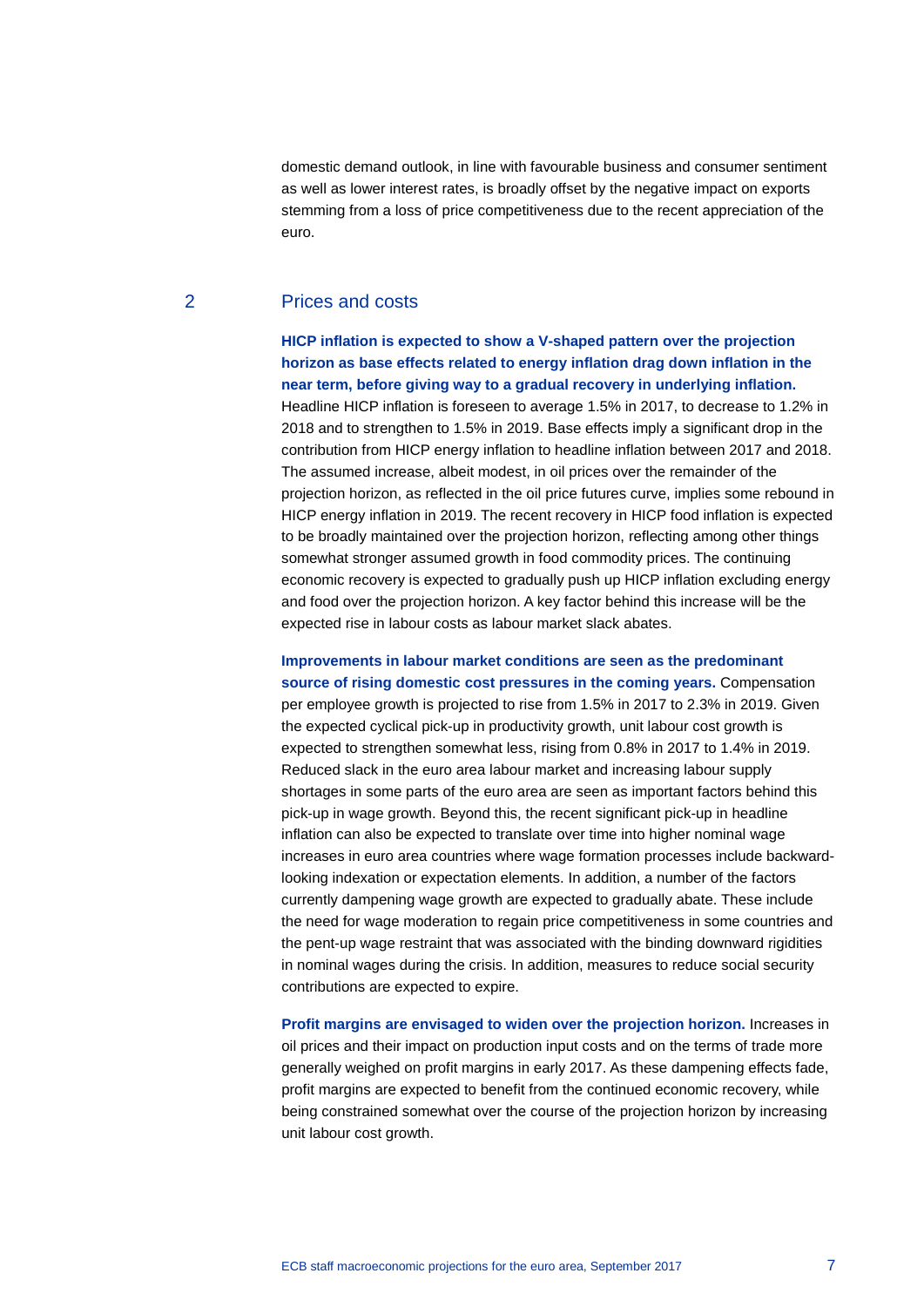#### **External price pressures have increased strongly in recent quarters and are expected to maintain some upward impetus also over the projection horizon.**

The annual growth rate of import prices is expected to turn positive in 2017, following four years of decline. The turnaround in 2017 is mainly due to the rebound in oil and non-energy commodity prices since 2016. The expected subsequent easing of growth rates reflects both the moderation in commodity price developments and the downward impact of the recent appreciation of the euro. Underlying global inflationary pressures more generally are expected to strengthen gradually over the projection horizon as global production costs rise in line with diminishing global slack. However, given the remaining high level of global spare capacity and global competitiveness pressures, this is not expected to put substantial upward pressure on euro area import prices.

**Compared with the June 2017 projections, the outlook for HICP inflation has been revised down slightly.** The appreciation of the euro exchange rate since the previous projection exercise puts downward pressure on HICP inflation. In the case of underlying inflation, this downward pressure is partially offset by an improved outlook for euro area domestic demand (see Box 3).

#### **Box 3**

Assessing the impact of the recent appreciation of the euro on the inflation outlook for the euro area

**The nominal effective exchange rate (NEER) of the euro has appreciated over the past few months and the ten-day average stood on the cut-off date for the current projection exercise (14 August 2017) 4.4% above the level assumed in the June 2017 projections.** This box discusses factors that should be taken into account when assessing the impact of the recent appreciation on the outlook for euro area inflation.

**While subject to significant heterogeneity, standard model elasticities generally suggest that an exchange rate shock of the magnitude observed in recent months would have a nonnegligible impact on the outlook for euro area inflation.**[4](#page-7-0) These model elasticities are, however, only valid for exogenous exchange rate shocks. The recent appreciation, by contrast, is likely to have been triggered in large part by the further improved outlook for economic growth in the euro area, which in turn reflects improved prospects for domestic demand, and this should be taken into account when assessing the impact of the recent appreciation on the outlook for inflation.

<span id="page-7-1"></span><span id="page-7-0"></span>**In the September 2017 projections, the overall impact of the appreciation on inflation is considered to be notably more moderate than implied by standard model elasticities, which generally refer to an exogenous exchange rate shock.** Recent empirical studies have acknowledged the endogeneity of exchange rate movements and illustrated the shock-dependence of the impact of exchange rate movements on inflation.<sup>[5](#page-7-1)</sup> That is, the response of prices to a change

-

<sup>4</sup> See, for example, the article entitled "Exchange rate pass-through into euro area inflation", *Economic Bulletin*, Issue 7, ECB, 2016.

<sup>5</sup> See, for example, Shambaugh, J., "A new look at pass-through", *Journal of International Money and Finance*, Vol. 27, Issue 4, pp. 560-591, June 2008; Forbes, K., Hjortsoe, I. and Nenova, T., "The shocks matter: improving our estimates of exchange rate pass-through", *Discussion Paper*, No 43, Bank of England, External MPC Unit, November 2015; and Ciccarelli, M. and Osbat, C., "Low inflation in the euro area: Causes and consequences", *Occasional Paper Series*, No 181, ECB, January 2017.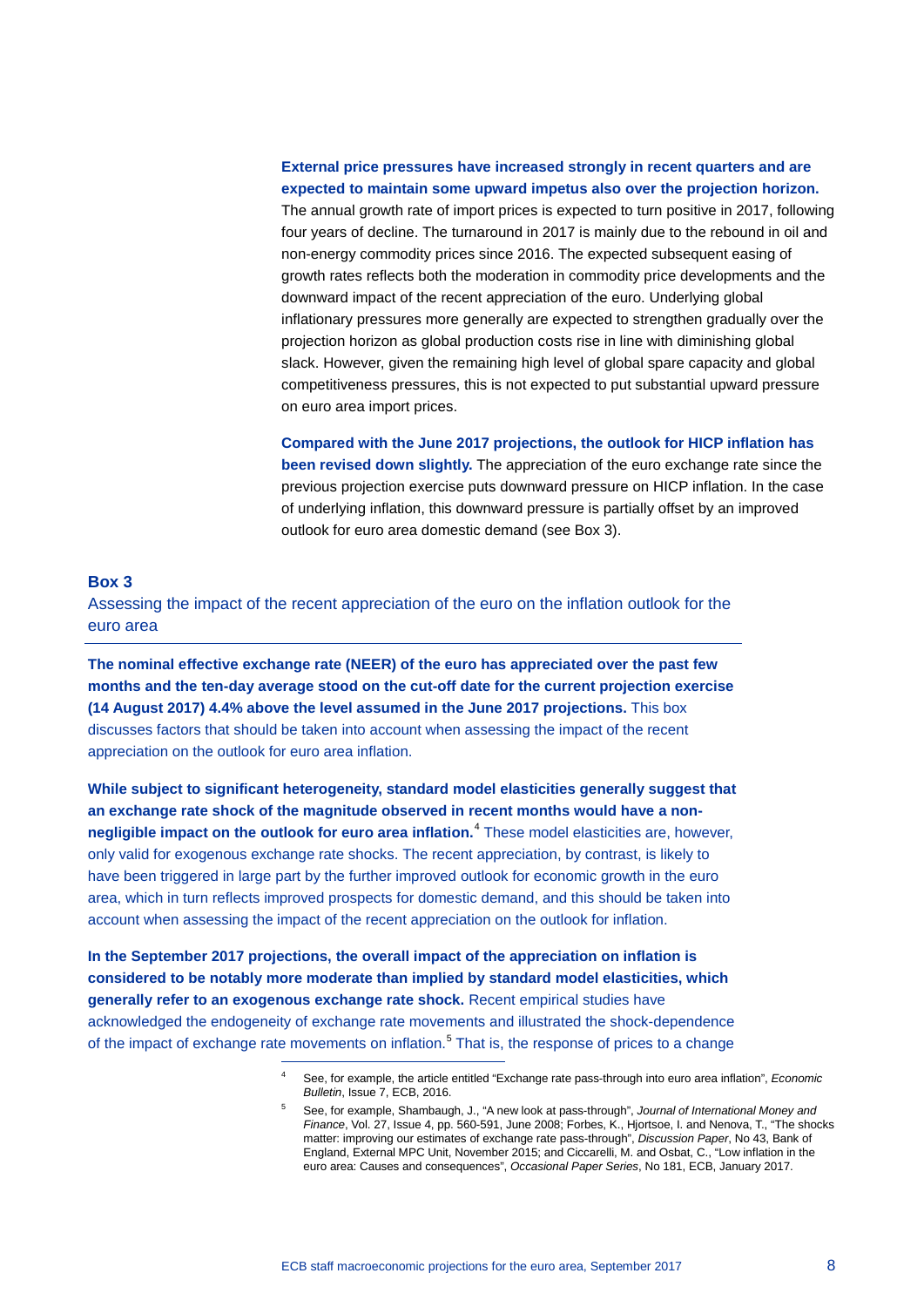in the exchange rate may differ depending on the underlying nature of the shock(s) triggering the exchange rate movement in the first place, as it may reflect different transmission channels. In the event that an appreciation is fully triggered by a favourable demand shock, empirical estimates even suggest upward price pressures, via a strengthened domestic demand outlook. As expectations of more favourable economic growth – reflecting improved prospects for domestic demand – are a key driver of the recent appreciation of the euro, the dampening effects of the appreciation on inflation should be notably lower than would be implied by a purely exogenous exchange rate shock, the impact of which is captured by standard model elasticities.

#### 3 Fiscal outlook

-

**The fiscal stance is on average projected to be broadly neutral over the projection horizon.** The fiscal policy stance is measured as the change in the cyclically adjusted primary balance net of government support to the financial sector. The stance in 2017 is affected by a rebound in government investment after the weak outturn observed in 2016 and a one-off payment in Germany to nuclear power producers (about 0.2% of domestic GDP)<sup>[6](#page-8-0)</sup>. The broadly neutral stance reflects offsetting effects on both the expenditure and the revenue side.

**Over the projection horizon, both the government deficit and debt ratios are projected to be on a downward path.** The fiscal projection entails a gradual decline in the government deficit throughout the period, owing mainly to an improvement in the cyclical component and a decline in interest payments. The cyclically adjusted primary balance remains broadly unchanged. The government debt-to-GDP ratio is expected to remain on a declining path over the projection horizon, supported by the improvement in the primary balance and a favourable interest rate-growth rate differential. $<sup>7</sup>$  $<sup>7</sup>$  $<sup>7</sup>$ </sup>

**Compared with the June 2017 projections, the outlook for the budget deficit is broadly unchanged while the debt ratio is somewhat lower,** mainly reflecting a more favourable interest rate-growth rate differential in 2017.

<span id="page-8-0"></span> $6$  This followed a constitutional court ruling which declared the reactor fuel tax introduced for the period 2011-16 to be unconstitutional.

<span id="page-8-1"></span><sup>7</sup> The differential is calculated as the difference between the nominal effective interest rate on debt and the nominal GDP growth rate.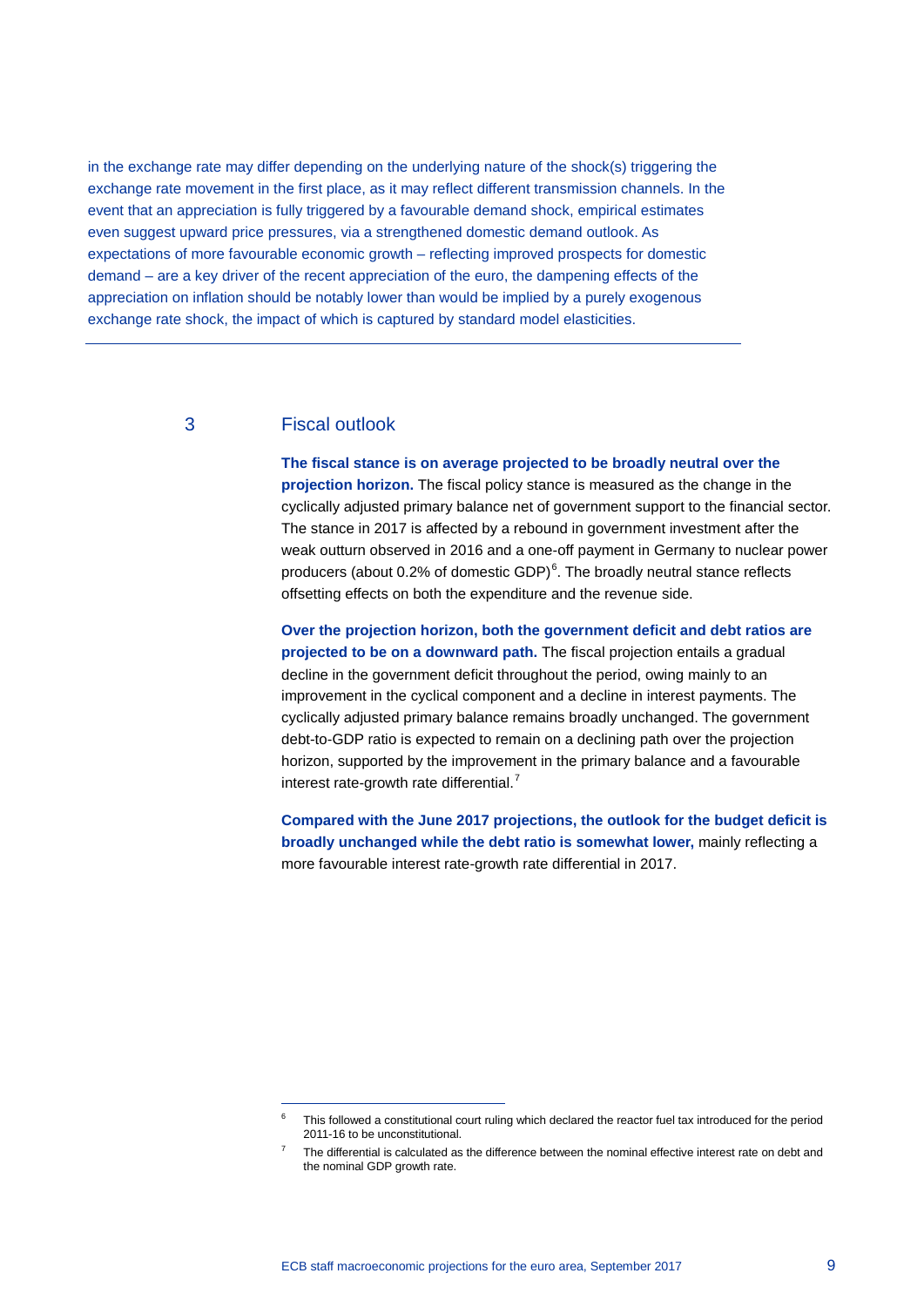#### **Table 1**

#### Macroeconomic projections for the euro area<sup>1)</sup>

(annual percentage changes)

|                                                                            | September 2017 |                                     |                                    |                   | <b>June 2017</b> |                   |                   |                             |  |
|----------------------------------------------------------------------------|----------------|-------------------------------------|------------------------------------|-------------------|------------------|-------------------|-------------------|-----------------------------|--|
|                                                                            | 2016           | 2017                                | 2018                               | 2019              | 2016             | 2017              | 2018              | 2019                        |  |
| Real GDP                                                                   | 1.8            | 2.2                                 | 1.8                                | 1.7               | 1.7              | 1.9               | 1.8               | 1.7                         |  |
|                                                                            |                | $\left[ 2.1 \cdot 2.3 \right]^{2)}$ | $\left[1.0$ - $2.6\right]$ $^{2)}$ | $[0.6 - 2.8]^{2}$ |                  | $[1.6 - 2.2]^{2}$ | $[0.8 - 2.8]^{2}$ | $[0.6 - 2.8]^{2}$           |  |
| Private consumption                                                        | 2.0            | 1.7                                 | 1.8                                | 1.5               | 1.9              | 1.5               | 1.6               | 1.4                         |  |
| Government consumption                                                     | 1.8            | 1.2                                 | 1.2                                | 1.1               | 1.8              | 1.2               | 1.2               | 1.1                         |  |
| Gross fixed capital formation                                              | 4.1            | 4.0                                 | 3.9                                | 3.1               | 3.6              | 3.7               | 3.4               | 3.0                         |  |
| Exports $3)$                                                               | 3.2            | 4.7                                 | 3.7                                | 3.8               | 2.8              | 4.8               | 4.3               | 4.1                         |  |
| Imports $3)$                                                               | 4.5            | 5.2                                 | 4.6                                | 4.2               | 4.0              | 5.2               | 4.6               | 4.3                         |  |
| Employment                                                                 | 1.4            | 1.5                                 | 1.0                                | 0.8               | 1.4              | 1.4               | 1.0               | 0.9                         |  |
| Unemployment rate<br>(percentage of labour force)                          | 10.0           | 9.1                                 | 8.6                                | 8.1               | 10.0             | 9.4               | 8.8               | 8.3                         |  |
| <b>HICP</b>                                                                | 0.2            | 1.5                                 | 1.2                                | 1.5               | 0.2              | 1.5               | 1.3               | 1.6                         |  |
|                                                                            |                | $[1.4 - 1.6]^{2}$                   | $[0.6 - 1.8]^{2}$                  | $[0.7 - 2.3]^{2}$ |                  | $[1.4 - 1.6]^{2}$ | $[0.6 - 2.0]^{2}$ | $[0.7 - 2.5]$ <sup>2)</sup> |  |
| HICP excluding energy                                                      | 0.9            | 1.2                                 | 1.3                                | 1.5               | 0.9              | 1.2               | 1.4               | 1.6                         |  |
| HICP excluding energy and food                                             | 0.9            | 1.1                                 | 1.3                                | 1.5               | 0.9              | 1.1               | 1.4               | 1.7                         |  |
| HICP excluding energy, food and<br>changes in indirect taxes <sup>4)</sup> | 0.8            | 1.1                                 | 1.3                                | 1.5               | 0.8              | 1.1               | 1.4               | 1.7                         |  |
| Unit labour costs                                                          | 0.8            | 0.8                                 | 1.2                                | 1.4               | 0.9              | 1.1               | 1.3               | 1.5                         |  |
| Compensation per employee                                                  | 1.2            | 1.5                                 | 2.0                                | 2.3               | 1.3              | 1.7               | 2.1               | 2.4                         |  |
| Labour productivity                                                        | 0.4            | 0.7                                 | 0.8                                | 0.9               | 0.3              | 0.5               | 0.8               | 0.9                         |  |
| General government budget balance<br>(percentage of GDP)                   | $-1.5$         | $-1.3$                              | $-1.0$                             | $-0.9$            | $-1.5$           | $-1.3$            | $-1.2$            | $-1.0$                      |  |
| Structural budget balance<br>(percentage of GDP) <sup>5)</sup>             | $-1.5$         | $-1.4$                              | $-1.3$                             | $-1.2$            | $-1.6$           | $-1.5$            | $-1.4$            | $-1.3$                      |  |
| General government gross debt<br>(percentage of GDP)                       | 89.1           | 87.5                                | 86.0                               | 84.2              | 89.2             | 87.9              | 86.4              | 84.7                        |  |
| Current account balance<br>(percentage of GDP)                             | 3.5            | 2.9                                 | 2.5                                | 2.5               | 3.4              | 2.8               | 2.8               | 2.9                         |  |

1) Real GDP and components refer to working day-adjusted data.<br>2) The ranges shown around the projections are based on the differences between actual outcomes and previous projections carried out over a number of years. Th

3) Including intra-euro area trade.

4) The sub-index is based on estimates of actual impacts of indirect taxes. This may differ from Eurostat data, which assume a full and immediate pass-through of tax impacts to the HICP.

5) Calculated as the government balance net of transitory effects of the economic cycle and temporary measures taken by governments (for the ESCB approach, see *Working Paper*<br>Ser*ies*, No 77, ECB, September 2001, and *Wor* the output gap. Under the ESCB methodology, cyclical components are calculated separately for different revenue and spending items. For more details, see the box entitled<br>"Cyclical adjustment of the government budget balan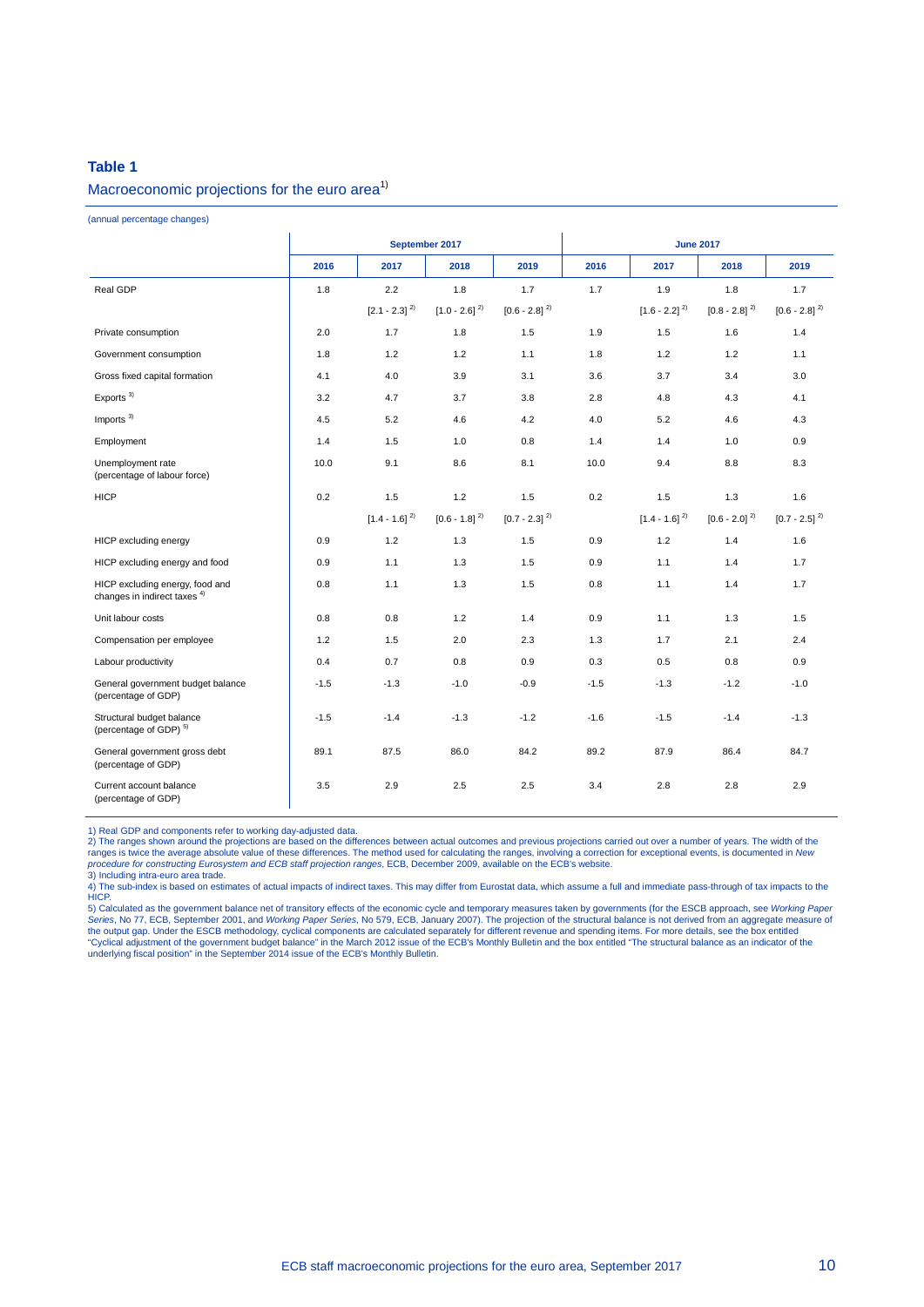## **Box 4**

Sensitivity analyses

**Projections rely heavily on technical assumptions regarding the evolution of certain key variables.** Given that some of these variables can have a large impact on the projections for the euro area, examining the sensitivity of the latter with respect to alternative paths of these underlying assumptions can help in the analysis of risks around the projections. This box discusses the uncertainty around some key underlying assumptions and the sensitivity of the projections with respect to these variables.

#### **1) An alternative oil price path**

**Alternative oil price models point to a risk of oil prices being higher over the projection horizon than suggested by oil price futures.** The technical assumptions for oil price developments underlying the baseline projections, based on futures markets, predict a slight upward path for the profile for oil prices, with the price per barrel of Brent crude oil rising to about USD 53 by the end of 2019. This path entailed in oil price futures is consistent with moderate growth in world oil demand, a scenario associated with the global economic recovery gaining some traction. As regards supply factors, the extension of the agreement between OPEC and major non-OPEC producers has not led to a significant increase in the oil price futures curve, probably due to the still high – although declining – level of oil stocks and concerns that some of the largest oil producers may deviate from the agreement. Moreover, the robust expansion in the production of shale oil in the United States has partly offset cutbacks by conventional producers. A combination of alternative models used by Eurosystem staff $<sup>8</sup>$  $<sup>8</sup>$  $<sup>8</sup>$  to predict oil prices over the projection horizon</sup> currently suggests a slightly higher oil price path than assumed in the technical assumptions. Such a path may be consistent with unexpected further supply disruptions in the short and medium term. This in turn may result in a faster than expected tightening of the supply/demand balance and therefore in higher oil prices. The materialisation of an alternative oil price path, in which oil prices are 3.8% higher than in the baseline by 2019, would marginally dampen real GDP growth while entailing a slightly faster increase in HICP inflation (up by 0.1 percentage point in 2019).

#### **2) An alternative exchange rate path**

<span id="page-10-0"></span>-

**This sensitivity analysis investigates, as an illustration, the mechanical impact of a higher path of the exchange rate of the euro compared with the baseline.** For illustrative purposes, an alternative path of the exchange rate of the euro is based on the 75th percentile of the distribution provided by the option-implied risk-neutral densities for the USD/EUR exchange rate on 14 August 2017. This path implies a gradual appreciation of the euro vis-à-vis the US dollar to an exchange rate of USD 1.31 per euro in 2019, which is around 11% above the baseline assumption for that year. The corresponding assumptions for the nominal effective exchange rate of the euro reflect historical regularities, whereby changes in the USD/EUR exchange rate correspond to changes in the effective exchange rate with an elasticity of around 52%. This assumption results in a gradual upward divergence of the effective exchange rate of the euro from the baseline, bringing it to a level around 6% above the baseline in 2019. In this scenario, the average of the results from a number of staff macroeconomic models points to real GDP growth being 0.3 percentage point lower in both 2018 and 2019, while HICP inflation would be 0.4 and 0.5 percentage point lower in 2018 and 2019

<sup>8</sup> See the four-model combination presented in the article entitled "Forecasting the price of oil", *Economic Bulletin*, Issue 4, ECB, 2015.